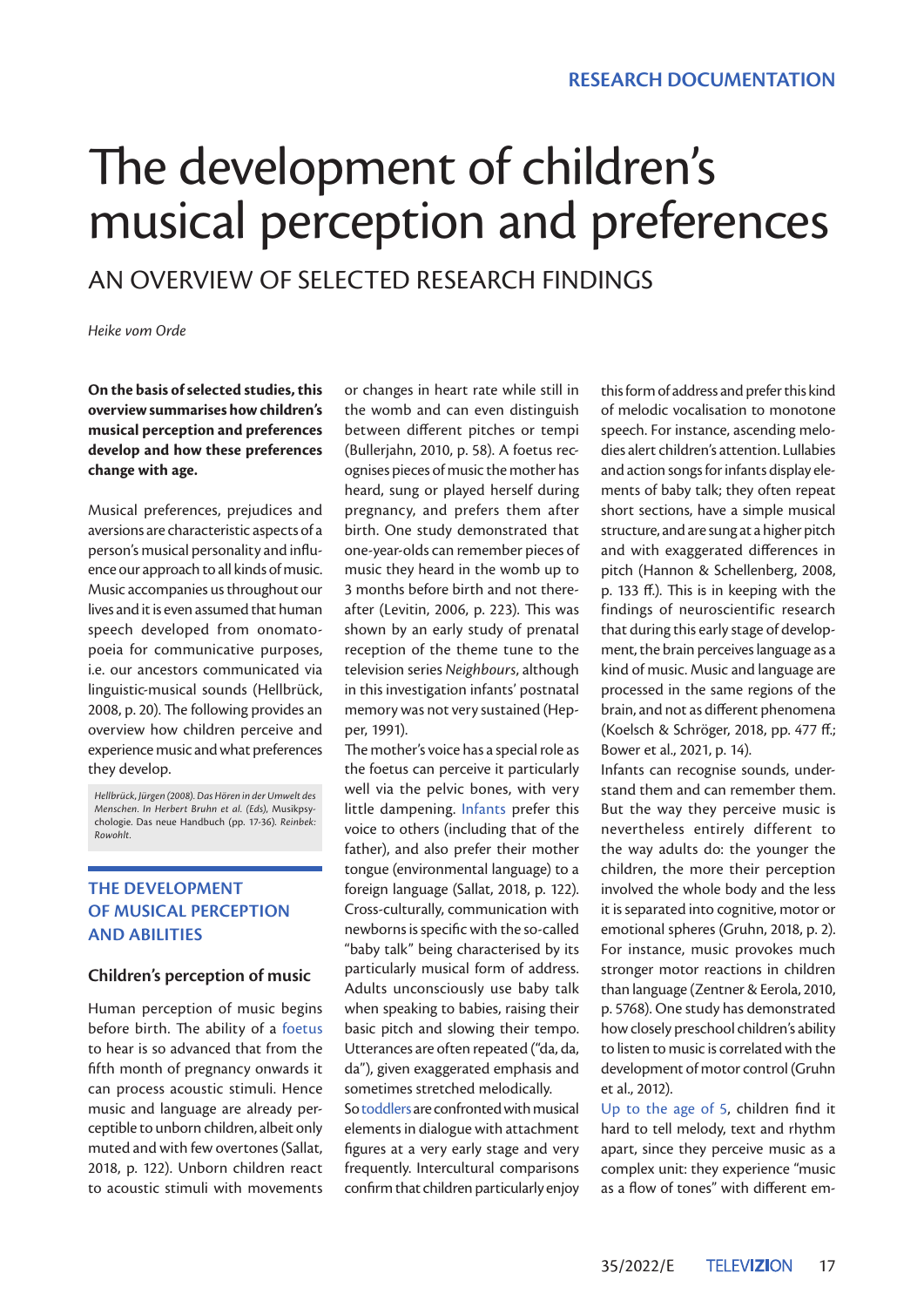## **RESEARCH DOCUMENTATION**

phasis (Gruhn, 2018, p. 3). Nevertheless, just like adults, infants also recognise a melody if it is played at different pitches (Trehub, 2005, p. 43). Well into primary school age, German children describe differences in pitch as "light" and "dark"; the spatial terms "high" and "low" do not yet mean much to them (Gruhn, 2003, p. 62).

During early and mid childhood, children acquire unconscious knowledge of the rules of music in their cultural sphere, which enables them to recognise "wrong" tones in a familiar song or a musical scale without music lessons. They are not able to do this however with music from a foreign cultural sphere, something that 8-month-old babies can still manage with ease. Later, they lose this knowledge (Hannon & Schellenberg, 2008, pp. 140 ff.). Fiveyear-olds already have knowledge of the structure of the musical scale, but not about the implicit harmony. Hence researchers assume that their tonal perception is not fully developed until between the ages of 6 and 12 (ibid.). All culture-relevant acoustic abilities in musical perception are developed during this phase (Bullerjahn, 2010, p. 57).

*Sallat, Stephan (2018). Frühe musikalische Entwicklung: Pränatal bis Kindergarten. In Andreas Lehmann & Reinhard Kopiez (Eds),* Handbuch Musikpsychologie (pp. 121-150)*. Göttingen: Hogrefe.*

*Bullerjahn, Claudia (2010). Musikbezogenes Lernen und Bedeutung von Musik in der Kindheit. In Ludwig Duncker et al. (Eds),* Bildung in der Kindheit (pp. 57- 66)*. Seelze: Klett und Kallmeyer.*

*Levitin, Daniel (2006).* This is your brain on music: Understanding a human obsession. *Boston: Dutton.* 

*Hepper, Peter (1991). An examination of fetal learning before and after birth.* Irish Journal of Psychology, 12*(2), 95-107.*

*Hannon, Erin & Schellenberg, Glenn (2008). Frühe Entwicklung von Musik und Sprache. In Herbert Bruhn et al. (Eds),* Musikpsychologie. Das neue Handbuch (pp. 131-143)*. Reinbek: Rowohlt.*

*Koelsch, Stefan & Schröger, Erich (2018). Neurowissenschaftliche Grundlagen der Musikverarbeitung. In Andreas Lehmann & Reinhard Kopiez (Eds),* Handbuch Musikpsychologie (pp. 461-481). *Göttingen: Hogrefe.*

*Bower, Janeen et al. (2021). The neurophysiological processing of music in children.* Frontiers in Psychology, 12. *Available at: https://doi.org/10.3389/fpsyg.2021.615209* 

*Gruhn, Wilfried (2018). Wie Kinder Musik wahrnehmen und erleben.* Zeitschrift ästhetische Bildung, 10*(1), 1-11.*

*Zentner, Marcel & Eerola, Tuomas (2010). Rhythmic engagement with music infancy.* Proceedings of the National Academy of Sciences in the USA, 107*(13), 5768-5773.*

*Gruhn, Wilfried et al. (2012). The development of motor coordination and musical abilities in pre-school children.* Arts BioMechanics, 1*(2), 89-103.*

*Trehub, Sandra (2005). Musik in der frühen Kindheit. In Rolf Oerter & Thomas Stoffer (Eds),* Spezielle Musikpsychologie. Enzyklopädie der Psychologie. Serie VII Musikpsychologie (vol. 2) (pp. 33-56). *Göttingen: Hogrefe.*

*Gruhn, Wilfried (2003).* Kinder brauchen Musik: Musikalität bei kleinen Kindern entfalten und fördern. *Weinheim: Beltz.*

#### **The development of musical abilities**

Children's development of their own musical skills depends heavily on their development in the spheres of language, motor skills, perception and cognition (Sallat, 2018, pp. 144 ff.). Early stages of synchronisation of music and movement can be observed in children between 18 months and 2 years old. Toddlers still find it hard to grasp gaps in music, filling them with continuous movement. And although they have already developed a feeling for metre and rhythm by the age of 5, they are still not able to synchronise their movements to music (e.g. rhythmically precise marching or perfect clapping in time), which depends on the physiological maturity of nerve pathways and synapses (Bullerjahn, 2010, p. 59). From the age of 2, children can sing along to a song without understanding musical rules or the words, showing considerable ability to imitate (ibid., p. 59). While playing, they fluidly switch between forms of talking and singing (Stadler Elmer, 2008, p. 147). From the age of 3 they increasingly replace their spontaneous singing with songs and although they do not yet possess a firm feeling for tonality and keys, they are increasingly able to sing entire songs.

From the age of 4, children clearly demonstrate the ability to learn songs and acquire a growing repertoire of songs, which corresponds with their linguistic development. With increasing linguistic abilities, most children can correctly recite songs from the age

of 5 (Sallat, 2018, p. 141). Many of the complex musical skills children acquire at kindergarten and primary school age are at a level observed in adults by the time they are 10 or 11, although the window between 6 and 8 seems particularly conducive to learning to play an instrument well (Degé & Roden, 2018, p. 157).

*Stadler Elmer, Stefanie (2008). Entwicklung des Singens. In Herbert Bruhn et al. (Eds),* Musikpsychologie. Das neue Handbuch (pp. 144-161). *Reinbek: Rowohlt.*

*Degé, Franziska & Roden, Ingo (2018). Entwicklung musikalischer Fähigkeiten: Kindergarten und Grundschule. In Andreas Lehmann & Reinhard Kopiez (Eds),*  Handbuch Musikpsychologie (pp. 151-179). *Göttingen: Hogrefe.*

# **THE DEVELOPMENT OF MUSICAL PREFERENCES**

#### **The "open-earedness" of young children**

Musical preferences are subject to life-long developmental and transformational process and are shaped by individual experiences (Lamont & Hargreaves, 2021, S. 131 f.). Their foundations are laid during childhood. There are several studies showing that young children in particular are usually open to and curious about hitherto unfamiliar types of music (Louven, 2011, pp. 48 ff.). David Hargreaves (1982) coined the phrase "open-earedness" to describe this phenomenon, offering the widely acclaimed hypothesis that younger children are more open ("open-eared") towards music that from an adult perspective is considered unconventional. Hargreaves assumed that early childhood assessments of music are not yet influenced by cultural and normative standards. During primary school age however, open-earedness decreases and a standardised taste in (pop) music sets in towards the end of primary school (Cho et al., 2020, p. 391).

Several studies have since been conducted to test this hypothesis experimentally and to determine the point at which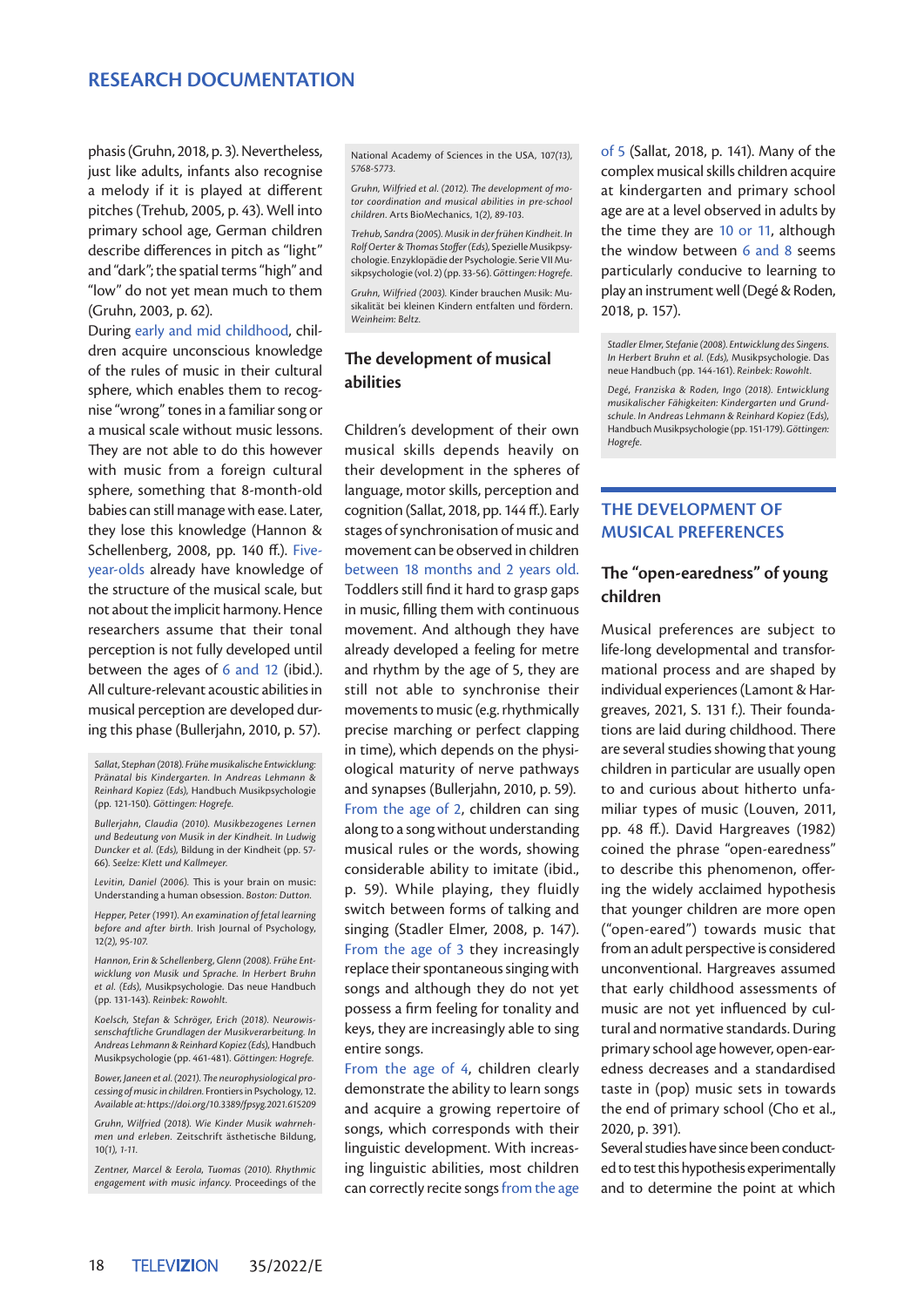#### **RESEARCH DOCUMENTATION**

open-earedness decreases with greater precision (cf. the overview in Lamont & Hargreaves, 2021, p. 137 f.). For instance, a series of studies investigated German children's openness to music as they grow older (Schellberg & Gembris, 2003; 2004; Gembris et al., 2014). Audio questionnaires with sample tracks were used to investigate the children's reaction to the musical mainstream (historical and current pop), classical music (instrumental and opera), and experimental and non-European forms of music (avant-garde and ethno). The samples were listened to by primary school pupils together in class; the children had to record how much they liked each track on a 5-point scale. The results demonstrate that preferences changed dramatically with age: after the second and third school year, i.e. from the ages of 8 to 9, mainstream samples received

the highest scores, while classical and experimental music were sometimes unceremoniously rejected. Gembris and Schellberg also noted clear gender differences: while the girls surveyed gave pop music and classical music higher scores than the boys, the converse was found for experimental music. This area remains controversially discussed; follow-up studies (e.g. Kopiez & Lehmann, 2008) were not able to confirm these gender-based differences in open-earedness.

A long-term study (Louven, 2011) comparing the open-earedness of primary school children of a special string instrument class with their nonplaying peers from a regular class found that the former liked pop and classical music in equal measure during their entire time at primary school, while the latter were much more negative in their assessment of classical and avantgarde/ethno music in comparison with pop music from the second school year on. Longitudinal studies have shown



Ill. 1: How did you get to know your piece of music? A comparison of the responses in 1986 and 2011 by 10- to 11-year-olds and 12- to 18-year-olds

that active music making promotes the openness towards non-mainstream music (Cho et al., 2020, p. 393).

A fundamental criticism of studies on open-earedness objects that children's musical open-earedness and musical preference in children are often conflated even though a predilection for certain musical styles and openness to the novel and foreign are 2 independent phenomena. One study (Louven & Ritter, 2012) defined children's openearedness as their readiness to listen to music even if they do not initially like it, assessing this by observing the length of time primary school pupils voluntarily listened to tracks, and arrived at quite different results. The children (n=160 aged 6 to 11) listened to different samples individually via headphones and software recorded how long each subject chose to listen before skipping to the next track. Only in a second stage were the children asked to assess what they had heard. While the study once again confirmed primary school

children's preference for pop music (which the authors consider "common sense"), it was also observed that there were no significant differences in duration for all the other pieces between school years. There was thus a clear discrepancy between times spent listening voluntarily and increasing rejection of musical styles, which the authors consider to be proof of constant open-earedness in primary school children in terms of readiness to listen to all different kinds of music (ibid., p. 296).

Several studies on musical preferences during adolescence show a connection between musical preferences and identity construction (cf. the overview in Wilke, 2012, pp. 20 ff.). One study showed that primary school children already actively use musical preferences as a tool for pro-

cessing developmental tasks and that engagement with pop stars and musical genres offers children opportunities for identity negotiation (ibid., p. 218). A comparison of musical socialisation in adolescents in 1986 and 2011 (Reinhardt & Rötter, 2013) revealed that in 2011, it was mainly the media that determined the development of preferences in 10- to 11-year-olds, while the preteens of 1986 were influenced much more strongly by their parents (Ill. 1). The authors explained this in terms of changes in media use and the opportunities for exchange on musical preferences via social media (ibid., p. 147).

*Lamont, Alexandra & Hargreaves, David (2021). Musical preferences. In Andrea Creech et al. (Eds),* Routledge international handbook of music psychology in education and the community, vol. 1. (pp. 131-145)*. London: Routledge.* 

*Louven, Christoph (2011). Mehrjähriges Klassenmusizieren und seine Auswirkungen auf die "Offenohrigkeit" bei Grundschulkindern. Eine Langzeitstudie.* Diskussion Musikpädagogik, 50*, 48-58.*

*Hargreaves, David (1982). The development of aesthetic reactions to music.* Psychology of Music, special issue*, 51–54.*